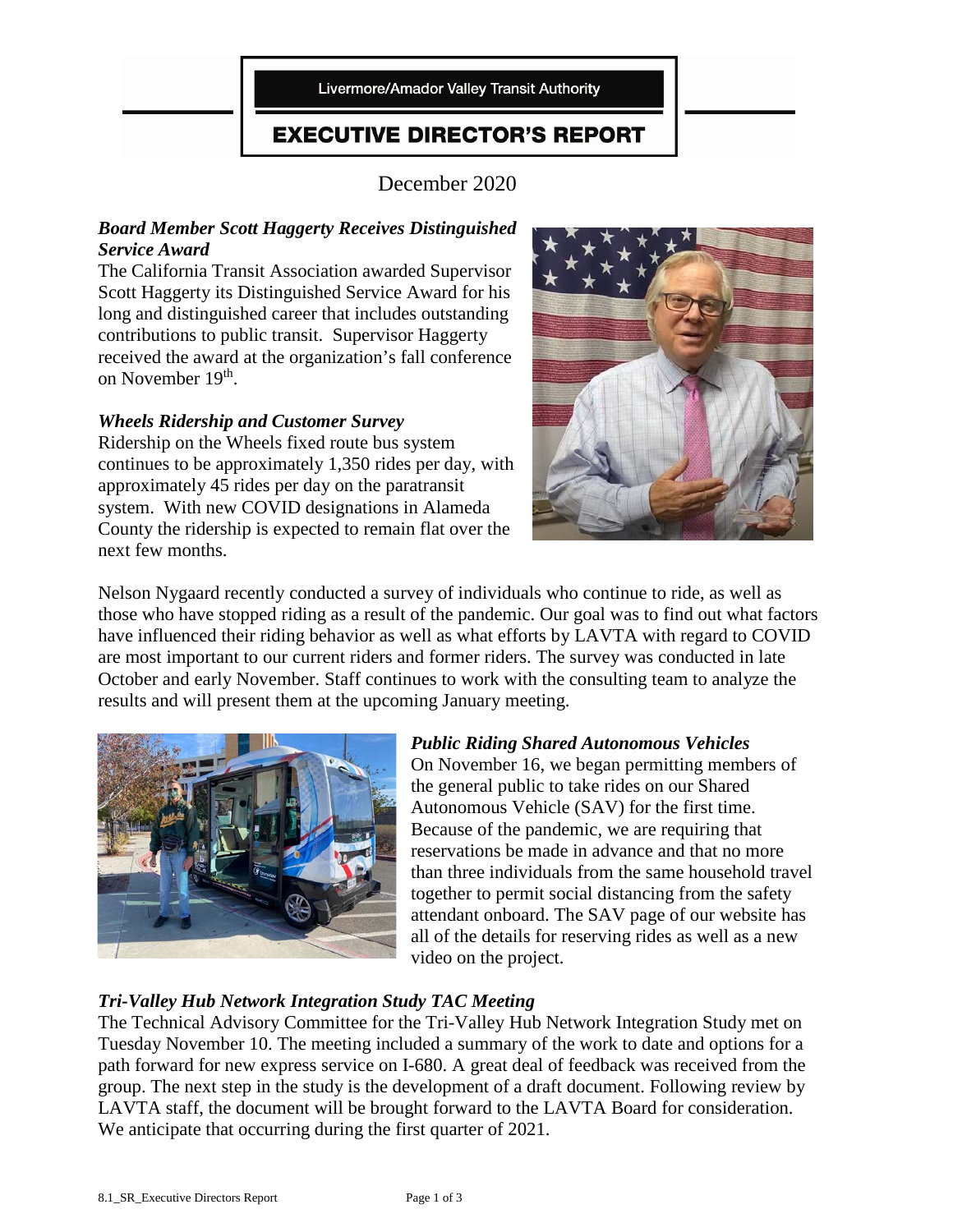#### *Transit Signal Priority Upgrade and Expansion Project*

This project upgraded 67 intersections on the 10R and 30R Rapid routes and 24 Rapid buses with an improved and more reliable GPS-based signal-priority system. All intersection and onboard equipment has been installed and is operational. Final programming and coordination with the cities is ongoing to ensure all equipment is operating correctly, after which the project will be accepted and closed out.

*Pleasanton BRT Corridor Enhancement Project (Rapid Stops on Santa Rita)*

Construction is under way on enhancements to 19 stops along the 10R corridor in Pleasanton. Deep excavations began last month to install concrete footings for the new Rapid medallion signs along the corridor. Some utility conflicts were encountered in the work which have been resolved, and progress is expected to resume by the end of November with pouring concrete for the foundations as well as new pads for the new shelters and amenities where needed, after which installation of equipment will begin. Work is expected to continue throughout the fall months with completion scheduled for very early in 2021.

#### *Dublin Parking Garage Project*

Alameda County serves as the Lead Agency on this project in partnership with LAVTA as project sponsor. Earlier this month the County issued an RFQ to identify and select qualified proposers for the final design-build RFP. Alameda County staff anticipates County awarding the construction contract in spring 2021, with completion in 2023.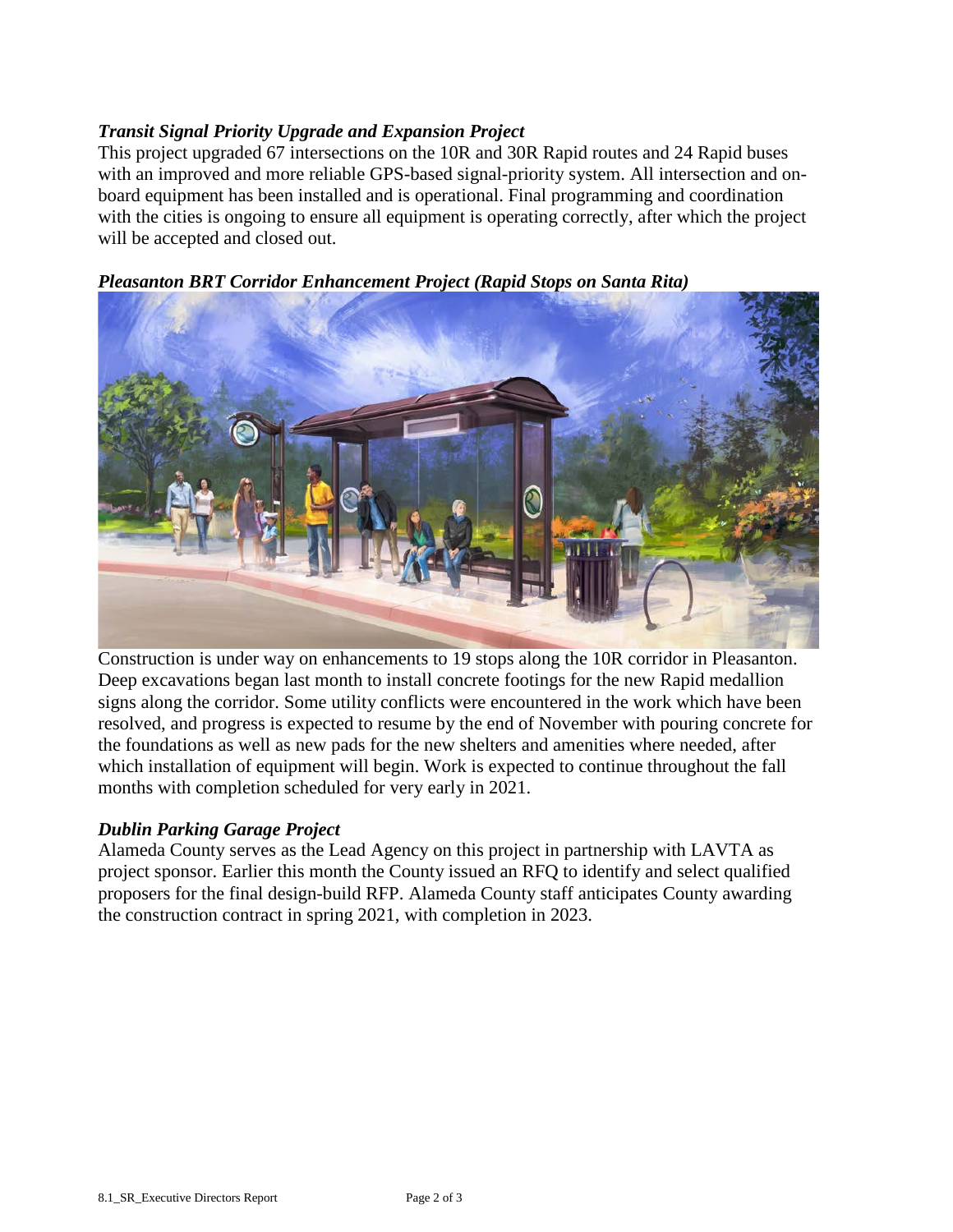#### *Maintenance Shop Floor Resurfacing Project*

Work on the maintenance shop floor at the Rutan Facility commenced early November and has been completed on schedule. Due to the cost savings by choosing Servicon Systems, Inc. as the vendor, LAVTA was able to get the steam wash bay floor resurfaced in addition to the regular maintenance bays while staying significantly under budget.

Before and after:



#### *Transit App Partnership*

LAVTA partnered with the Transit app team to roll out real-time bus crowding status on our vehicles to help passengers plan their trips with social distancing in mind. The next feature in the process of development will allow passengers to rate their experience and provide feedback in the app immediately after taking a trip. This valuable information can be used to improve our service quality.



Attachments:

- 1. Board Statistics October 2020
- 2. FY21 Upcoming Items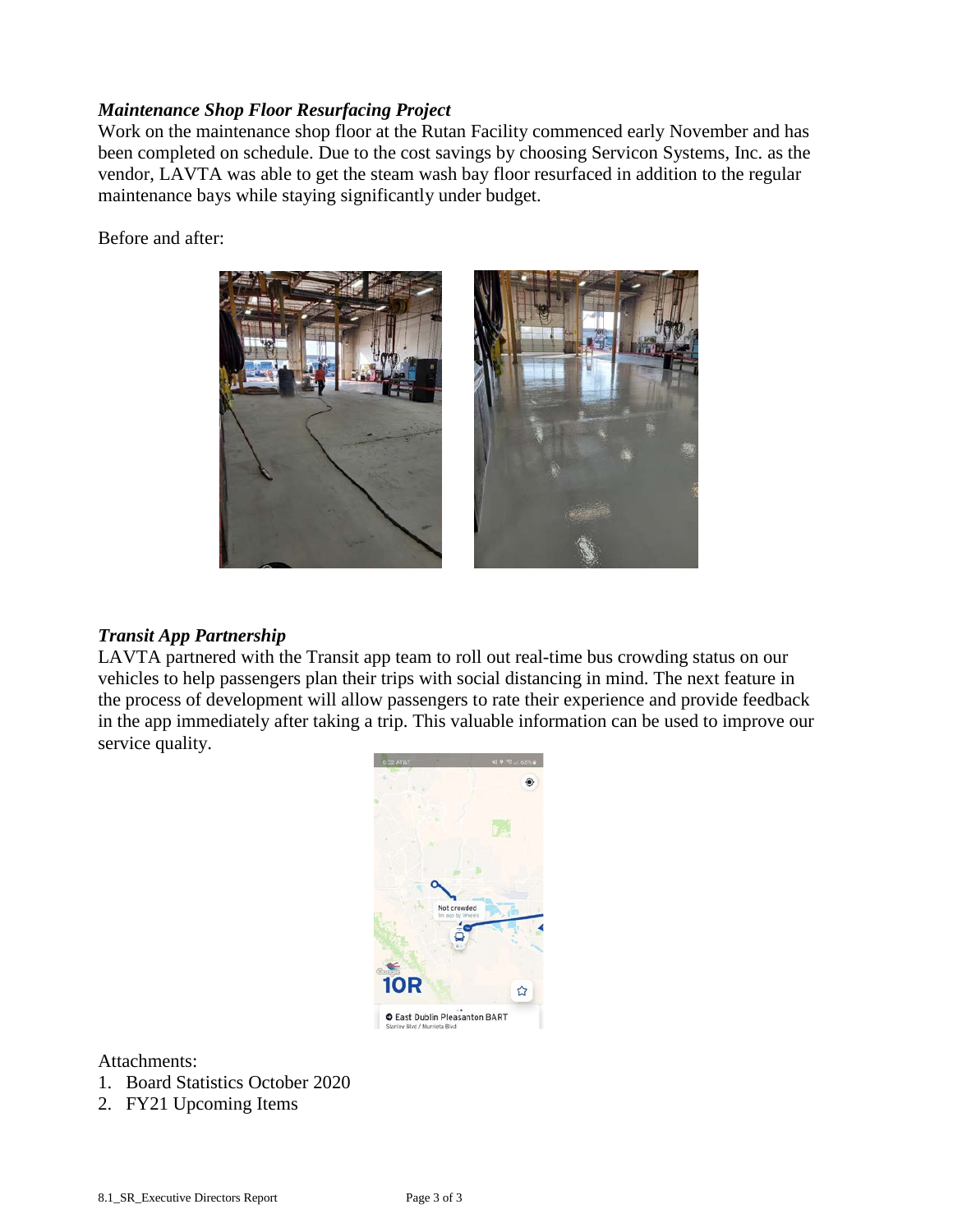#### **Monthly Summary Statistics for Wheels** *October 2020*

|                                           |              | <b>FIXED ROUTE</b>                       |         |                            |          |        |  |
|-------------------------------------------|--------------|------------------------------------------|---------|----------------------------|----------|--------|--|
|                                           | October 2020 |                                          |         | % change from one year ago |          |        |  |
| Total Ridership FY 2020 To Date           | 138.541      |                                          |         | $-78.8%$                   |          |        |  |
| <b>Total Ridership For Month</b>          | 37,313       |                                          |         | $-80.7%$                   |          |        |  |
| <b>Fully Allocated Cost per Passenger</b> | \$21.46      |                                          |         | 198.6%                     |          |        |  |
|                                           | Weekday      | Saturday                                 | Sunday  | Weekday                    | Saturday | Sunday |  |
| <b>Average Daily Ridership</b>            | 1,360        | 883                                      | 744     | -82.7%                     | -52.8%   | -47.5% |  |
| <b>Passengers Per Hour</b>                | 5.7          | 6.0                                      | 5.0     | -67.9%                     | $-49.2%$ | -44.6% |  |
|                                           |              | % change from last month<br>October 2020 |         |                            |          |        |  |
| On Time Performance                       | 91.0%        |                                          | $-3.1%$ |                            |          |        |  |







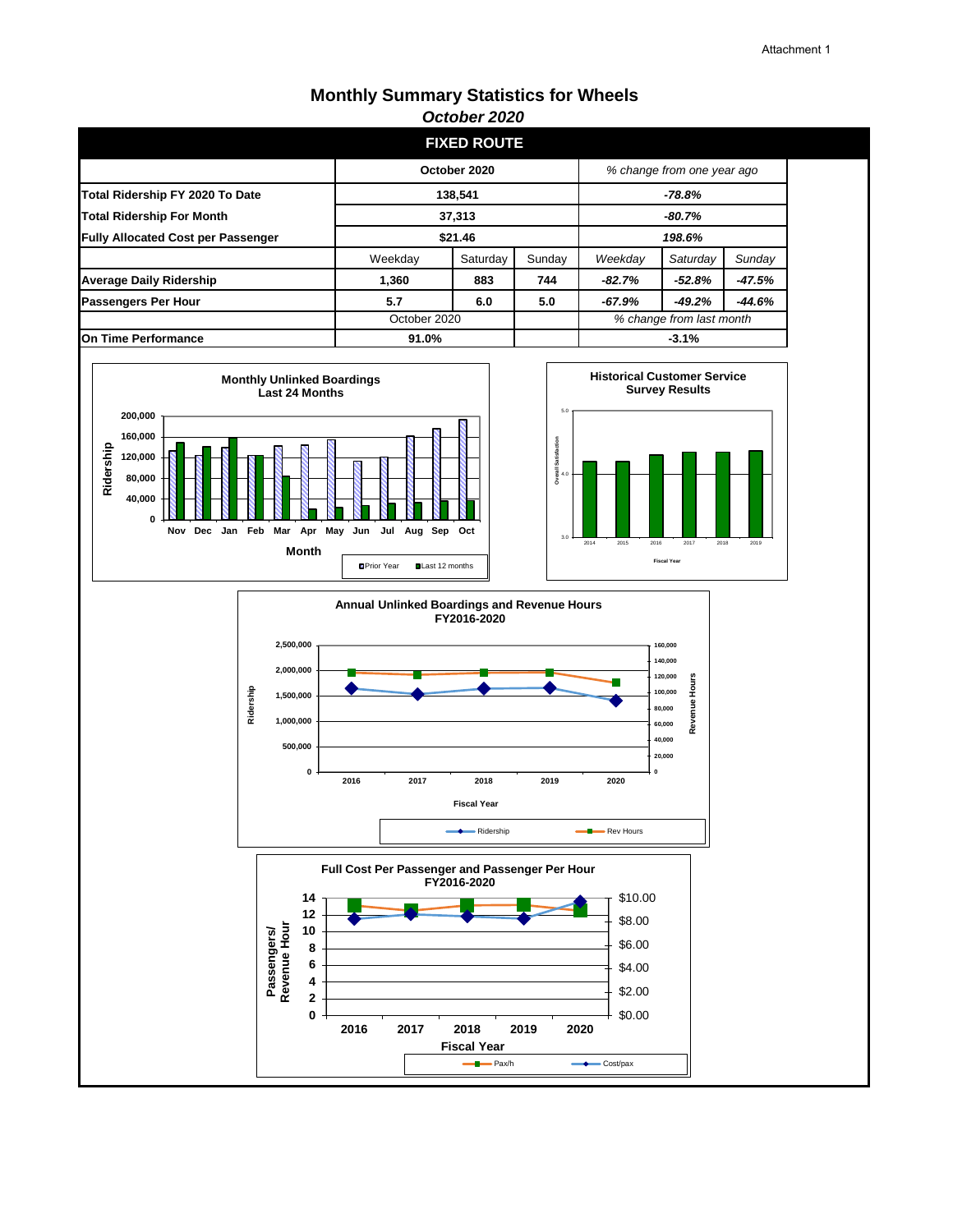### **Monthly Summary Statistics for Wheels**

|                                                                                                                                                                     |                                                                               |                                                                                                               | October 2020                               |                                                                                                     |                                                                                                                                                         |  |  |
|---------------------------------------------------------------------------------------------------------------------------------------------------------------------|-------------------------------------------------------------------------------|---------------------------------------------------------------------------------------------------------------|--------------------------------------------|-----------------------------------------------------------------------------------------------------|---------------------------------------------------------------------------------------------------------------------------------------------------------|--|--|
|                                                                                                                                                                     |                                                                               |                                                                                                               | <b>PARATRANSIT</b>                         |                                                                                                     |                                                                                                                                                         |  |  |
| <b>General Statistics</b>                                                                                                                                           |                                                                               | October 2020                                                                                                  | % Change<br>from last<br>year              | Year to<br><b>Date</b>                                                                              |                                                                                                                                                         |  |  |
| <b>Total Monthly Passengers</b>                                                                                                                                     |                                                                               | 1,276                                                                                                         | $-70.2%$                                   | 4,907                                                                                               |                                                                                                                                                         |  |  |
| Average Passengers Per Hour                                                                                                                                         |                                                                               | 1.19                                                                                                          | $-8.5%$                                    | 1.21                                                                                                |                                                                                                                                                         |  |  |
| On Time Performance                                                                                                                                                 |                                                                               | 96.7%                                                                                                         | 8.3%                                       | 96.83%                                                                                              |                                                                                                                                                         |  |  |
| Cost per Trip                                                                                                                                                       |                                                                               | \$54.00                                                                                                       | 49.1%                                      | \$52.00                                                                                             |                                                                                                                                                         |  |  |
| Number of Paratransit Assessments                                                                                                                                   |                                                                               | $\mathbf 0$                                                                                                   | $-100.0%$                                  | 0                                                                                                   | *There were no in-person assessments due to                                                                                                             |  |  |
| Calls Answered in <1 Minute                                                                                                                                         |                                                                               | 89.3%                                                                                                         | 6.3%                                       | 88.40%                                                                                              | Covid-19, but the applicants received temporary                                                                                                         |  |  |
| <b>Missed Services Summary</b>                                                                                                                                      | October 2020                                                                  | Year to<br><b>Date</b>                                                                                        |                                            | presumptive eligibility based on their application<br>and doctor's verification until the in-person |                                                                                                                                                         |  |  |
| 1st Sanction - Phone Call                                                                                                                                           |                                                                               | 0<br>0                                                                                                        |                                            |                                                                                                     | assessments can be resumed.                                                                                                                             |  |  |
| 2nd Sanction - Written Letter                                                                                                                                       |                                                                               | 0                                                                                                             | 0                                          |                                                                                                     |                                                                                                                                                         |  |  |
| 3rd Sanction - 15 Day Suspension                                                                                                                                    |                                                                               | 0                                                                                                             | 0                                          |                                                                                                     |                                                                                                                                                         |  |  |
| 4th Sanction - 30 Day Suspension                                                                                                                                    |                                                                               | $\mathbf 0$                                                                                                   | 0                                          |                                                                                                     |                                                                                                                                                         |  |  |
| 5th Sanction - 60 Day Suspension                                                                                                                                    |                                                                               | 0                                                                                                             | 0                                          |                                                                                                     |                                                                                                                                                         |  |  |
| 6th Sanction - 90 Day Suspension                                                                                                                                    |                                                                               | 0                                                                                                             | 0                                          |                                                                                                     |                                                                                                                                                         |  |  |
| 5,000<br>4,500<br>4,000<br><b>Total Trips</b><br>3,500<br>3,000<br>2,500<br>2,000<br>$1,500$<br>$1,000$<br>,500<br>0,<br>May<br>Jun<br>Prior Year<br><b>Current</b> | Jul                                                                           | Aug<br>Sep<br>Month                                                                                           | Oct                                        |                                                                                                     | 4.0<br><b>Overall Satisfaction</b><br>3.0<br>2.0<br>1.0<br>0.0<br>Oct 15<br>Aug 14<br>Dec 17<br>Nov 16<br>Nov 18<br><b>Jun 19</b><br><b>Fiscal Year</b> |  |  |
|                                                                                                                                                                     | 2.5<br>Passengers/Revenue Hour<br>$2.0\,$<br>$1.5\,$<br>1.0<br>$0.5\,$<br>0.0 | Paratransit Full Cost Per Passenger and Average<br>2016<br>2017<br><b>Fiscal Year</b><br>---Pax/h ---Cost/pax | Passengers Per Hour<br>FY2016-2020<br>2018 | 2019                                                                                                | 60.00<br>$\begin{array}{c}\n 50.00 \\ +0.00 \\ \hline\n 40.00 \\ \hline\n 30.00 \\ \hline\n 20.00\n \end{array}$<br>10.00<br>0.00<br>2020               |  |  |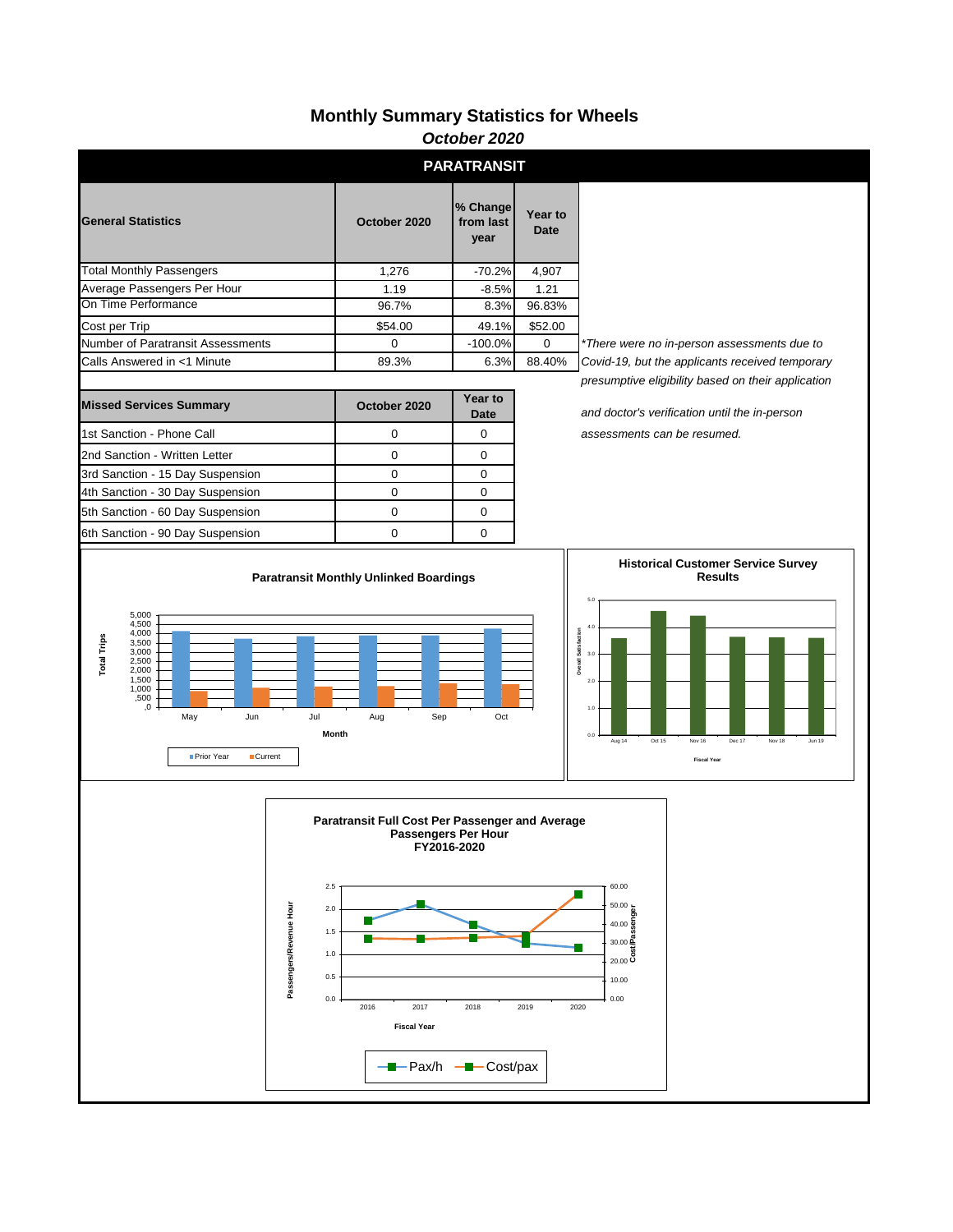### **Monthly Summary Statistics for Wheels**

|                                |                           | October 2020                             |                    |                              |                            |                  |                     |                              |  |
|--------------------------------|---------------------------|------------------------------------------|--------------------|------------------------------|----------------------------|------------------|---------------------|------------------------------|--|
| <b>SAFETY</b>                  |                           |                                          |                    |                              |                            |                  |                     |                              |  |
| <b>ACCIDENT DATA</b>           |                           | October 2020                             |                    |                              | <b>Fiscal Year to Date</b> |                  |                     |                              |  |
|                                |                           | <b>Fixed Route</b>                       | <b>Paratransit</b> |                              | <b>Fixed Route</b>         |                  |                     | <b>Paratransit</b>           |  |
| <b>Total</b>                   | 1                         |                                          | 0                  |                              | $\mathbf{3}$               |                  | $\bf{0}$            |                              |  |
| Preventable                    | $\mathbf{1}$              |                                          | 0                  |                              | $\mathbf{1}$               |                  | 0                   |                              |  |
| <b>Non-Preventable</b>         | 0                         |                                          | $\bf{0}$           |                              | $\mathbf{2}$               |                  | 0                   |                              |  |
| <b>Physical Damage</b>         |                           |                                          |                    |                              |                            |                  |                     |                              |  |
| Major                          | 0                         |                                          | 0                  |                              | 0                          |                  | 0                   |                              |  |
| Minor                          | $\mathbf{1}$              |                                          | $\mathbf 0$        |                              | 3                          |                  | 0                   |                              |  |
| <b>Bodily Injury</b>           |                           |                                          |                    |                              |                            |                  |                     |                              |  |
| Yes                            | 0                         |                                          | 0                  |                              | 0                          |                  | 0                   |                              |  |
| No                             | $\mathbf{1}$              |                                          | 0                  |                              | $\mathbf{3}$               |                  | 0                   |                              |  |
|                                |                           |                                          |                    |                              |                            |                  |                     |                              |  |
| <b>MONTHLY CLAIMS ACTIVITY</b> |                           | <b>Totals</b>                            |                    |                              |                            |                  |                     |                              |  |
| <b>Amount Paid</b>             |                           |                                          |                    |                              |                            |                  |                     |                              |  |
| <b>This Month</b>              |                           | \$0.00                                   |                    |                              |                            |                  |                     |                              |  |
| To Date This Fiscal Year       |                           | \$1,597.40                               |                    |                              |                            |                  |                     |                              |  |
|                                |                           |                                          |                    |                              |                            |                  |                     |                              |  |
| <b>Budget</b>                  |                           | \$100,000.00                             |                    |                              |                            |                  |                     |                              |  |
| % Expended                     |                           | 2%                                       |                    |                              |                            |                  |                     |                              |  |
|                                |                           |                                          |                    |                              |                            |                  |                     |                              |  |
|                                |                           | <b>CUSTOMER SERVICE - ADMINISTRATION</b> |                    |                              |                            |                  |                     |                              |  |
|                                | <b>Number of Requests</b> |                                          |                    |                              |                            |                  |                     |                              |  |
| <b>CATEGORY</b>                |                           | October 2020                             |                    | Year To Date                 |                            |                  |                     |                              |  |
|                                |                           |                                          |                    |                              |                            |                  |                     |                              |  |
| Praise                         |                           | 0                                        |                    | $\mathbf{1}$                 |                            |                  |                     |                              |  |
| <b>Bus Stop</b>                |                           | $\mathbf{1}$                             |                    | 5                            |                            |                  |                     |                              |  |
| Incident                       |                           | $\mathbf{1}$                             |                    | $\overline{c}$               |                            |                  |                     |                              |  |
| <b>Trip Planning</b>           |                           | 3                                        |                    | $\overline{\mathbf{4}}$      |                            |                  |                     |                              |  |
| Fares/Tickets/Passes           |                           | 3                                        |                    | 5                            |                            |                  |                     |                              |  |
| Route/Schedule Planning        |                           | $\overline{2}$                           |                    | 10                           |                            |                  |                     |                              |  |
| Marketing/Website              |                           | 0                                        |                    | 0                            |                            |                  |                     |                              |  |
| <b>ADA</b>                     |                           | $\overline{c}$                           |                    | 4                            |                            |                  |                     |                              |  |
| <b>COVID Inquiries</b>         |                           | $\overline{c}$                           |                    | $\overline{\mathbf{4}}$      |                            |                  |                     |                              |  |
| Lost/Found                     |                           | 0                                        |                    | 4                            |                            |                  |                     |                              |  |
| <b>TOTAL</b>                   |                           | 14                                       |                    | 39                           |                            |                  |                     |                              |  |
|                                |                           |                                          |                    |                              |                            |                  |                     |                              |  |
|                                |                           | <b>CUSTOMER SERVICE - OPERATIONS</b>     |                    |                              |                            |                  |                     |                              |  |
|                                |                           | <b>FIXED ROUTE</b>                       |                    |                              | <b>PARATRANSIT</b>         |                  |                     |                              |  |
|                                |                           |                                          | <b>UNABLE</b>      |                              |                            |                  |                     |                              |  |
| <b>CATEGORY</b>                | <b>VALID</b>              | <b>NOT VALID</b>                         | <b>TO</b>          | <b>VALID YEAR</b><br>TO DATE | <b>VALID</b>               | <b>NOT VALID</b> | <b>UNABLE TO</b>    | <b>VALID YEAR</b><br>TO DATE |  |
|                                |                           |                                          | <b>VALIDATE</b>    |                              |                            |                  | <b>VALIDATE</b>     |                              |  |
| Praise                         | 0                         | 0                                        | 0                  | 6                            | $\mathbf 0$                | 0                | 0                   | $\mathbf 0$                  |  |
| Safety                         | 3                         | 0                                        | 0                  | 10                           | $\mathbf{1}$               | 0                | 0                   | $\overline{2}$               |  |
| Driver/Dispatch Discourtesy    | $\mathbf{1}$              | 4                                        | $\mathbf{1}$       | $\overline{4}$               | 0                          | 1                | 0                   | 0                            |  |
| Early                          | 0                         | 0                                        | 0                  | 0                            | $\mathbf 0$                | 0                | $\mathbf 0$         | 0                            |  |
| Late                           | 0                         | 0                                        | 0                  | $\mathbf 0$                  | $\mathbf 0$                | 0                | 0                   | 0                            |  |
| No Show                        | 0                         | 0                                        | 0                  | $\mathbf 0$                  | $\mathbf{1}$               | $\mathbf{1}$     | $\mathbf 0$         | $\mathbf{1}$                 |  |
| Incident                       | 0                         | 0                                        | 0                  | $\mathbf 0$                  | $\mathbf{1}$               | $\mathbf{1}$     | 0                   | $\mathbf{1}$                 |  |
| Driver/Dispatch Training       | $\mathbf{1}$              | 0                                        | $\mathbf{1}$       | $\mathbf{1}$                 | $\mathbf{1}$               | $\mathbf{1}$     | 0                   | 5                            |  |
| Maintenance                    | 0                         | 0                                        | 0                  | $\mathbf 0$                  | 0                          | 0                | $\mathsf{O}\xspace$ | $\mathbf 0$                  |  |
| <b>Bypass</b>                  | 3                         | $\mathbf{1}$                             | $\mathbf{1}$       | $\boldsymbol{7}$             | $\mathsf{O}\xspace$        | 0                | $\mathbf 0$         | 0                            |  |
| <b>TOTAL</b>                   | 8                         | 5                                        | 3                  | 28                           | 4                          | 4                | 0                   | 9                            |  |
| <b>Valid Complaints</b>        |                           |                                          |                    |                              |                            |                  |                     |                              |  |
| Per 10,000 riders              |                           | 2.14                                     |                    |                              |                            |                  |                     |                              |  |
| Per 1,000 riders               |                           |                                          |                    |                              |                            |                  | 3.13                |                              |  |
|                                |                           |                                          |                    |                              |                            |                  |                     |                              |  |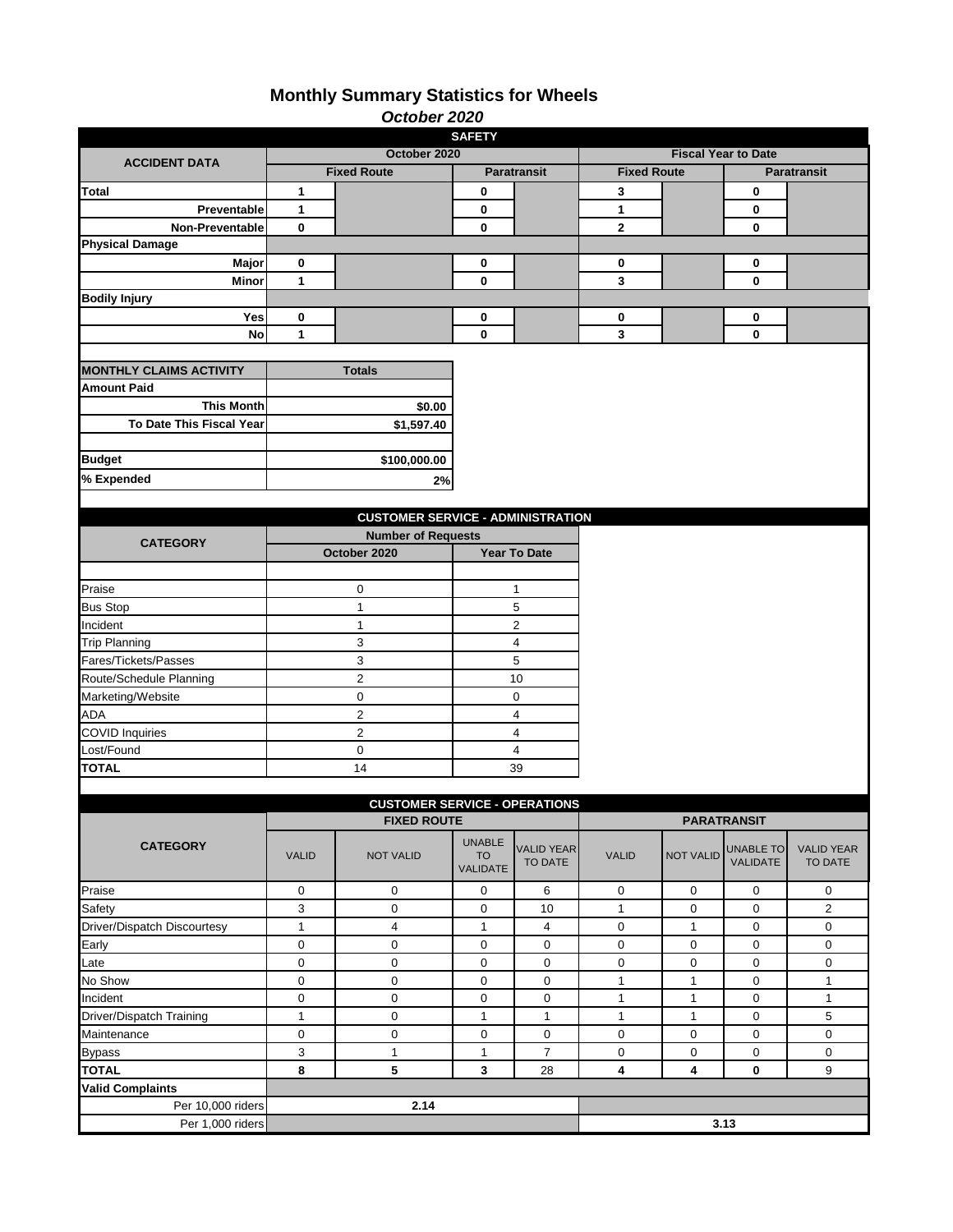# **LAVTA COMMITTEE ITEMS - December 2020 - April 2021**

## **Finance & Administration Committee**

| <b>December</b>                                      | Action |      |
|------------------------------------------------------|--------|------|
| Minutes                                              | X      |      |
| <b>Treasurers Report</b>                             | X      |      |
| *Typically December committee meetings are cancelled |        |      |
| January                                              | Action | Info |
| <b>Minutes</b>                                       | x      |      |
| <b>Treasurers Report</b>                             | X      |      |
| Draft 2021 Legislative Program                       | X      |      |
| <b>February</b>                                      | Action | Info |
| Minutes                                              | X      |      |
| <b>Treasurers Report</b>                             | X      |      |
| <b>March</b>                                         | Action | Info |
| Minutes                                              | x      |      |
| <b>Treasurers Report</b>                             | X      |      |
| <b>April</b>                                         | Action | Info |
| Minutes                                              | X      |      |
| <b>Treasurers Report</b>                             | X      |      |
| Funding Resolutions - TDA, STA, RM2, Measure B       | X      |      |